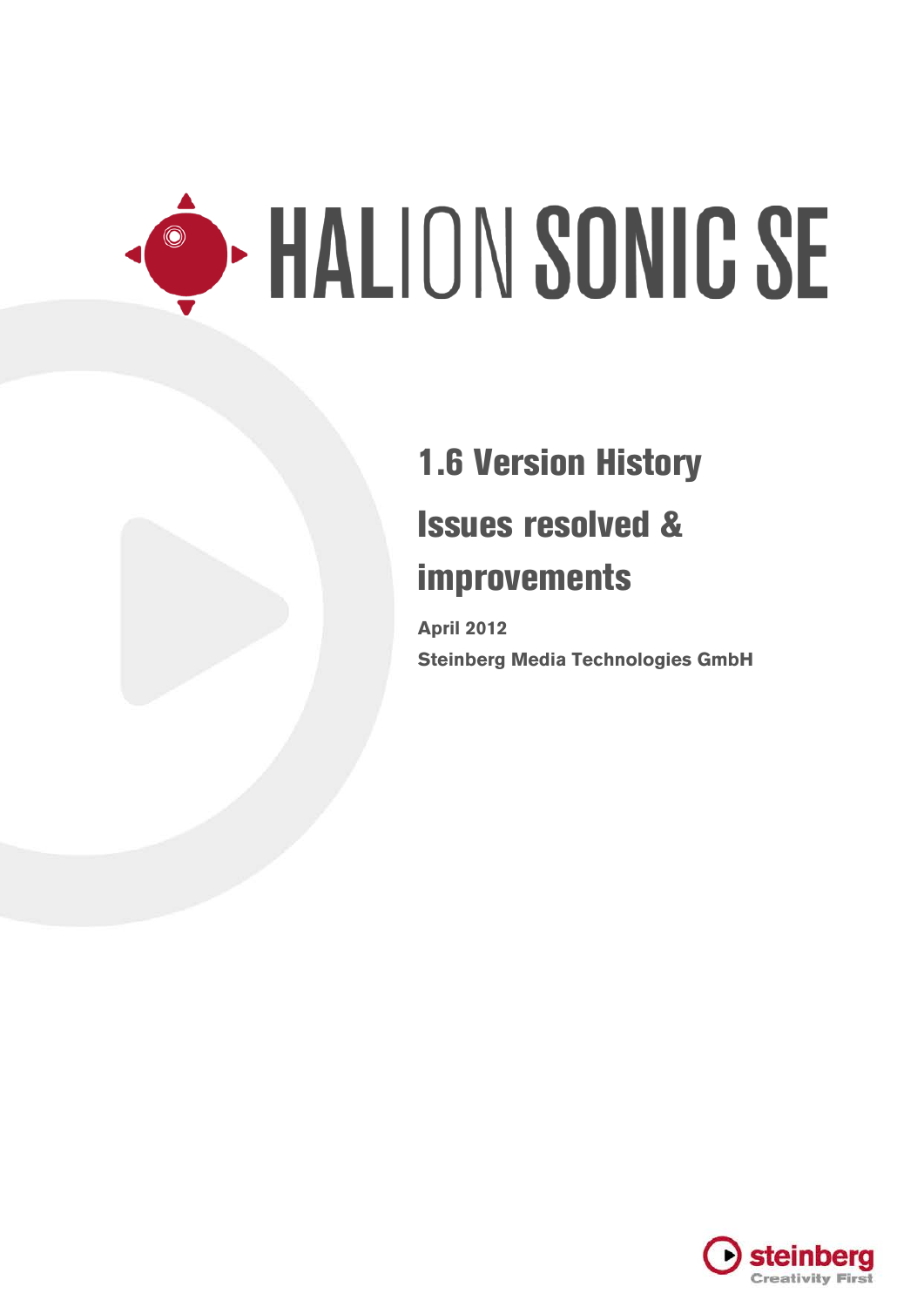

#### **Table of contents**



#### Credit notice:

Steinberg, HALion Sonic, ASIO and VST are registered trademarks of Steinberg Media Technologies GmbH. VST Sound is a trademark of Steinberg Media Technologies GmbH. Windows is a registered trademark of Microsoft Corporation in the United States and other countries. Macintosh, Mac and Mac OS are trademarks of Apple Inc., registered in the U.S. and other countries. All other product and company names are ™ and ® of their respective holders. All rights reserved. All specifications are subject to change without notice. Made in Germany. © 2012 Steinberg Media Technologies GmbH.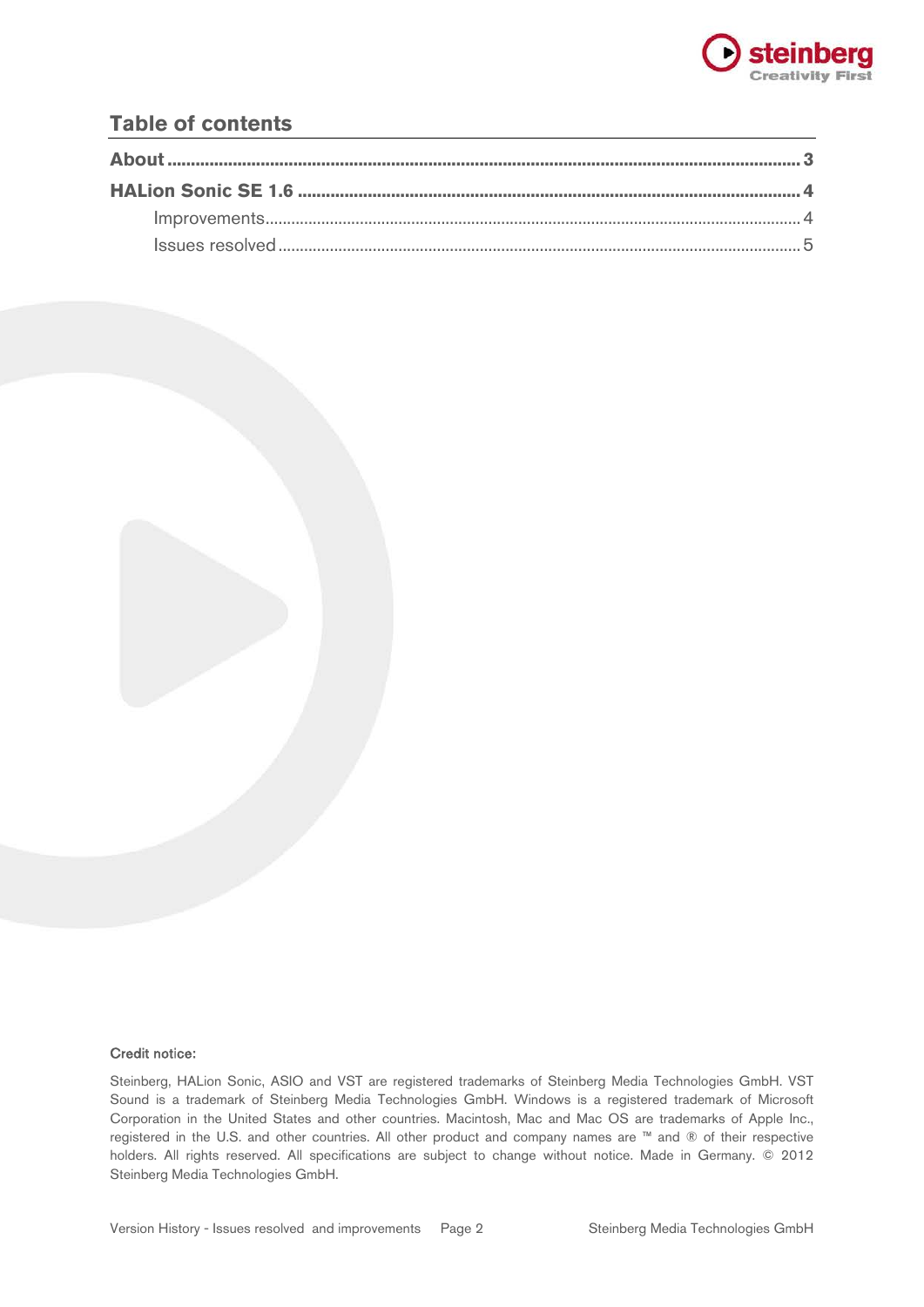

### About

#### About this document

Congratulations and thank you for using HALion Sonic SE!

This document lists all update changes, fixes and improvements as well as known issues and solutions for HALion Sonic SE.

We wish you creativity and success using HALion Sonic SE! Your Steinberg team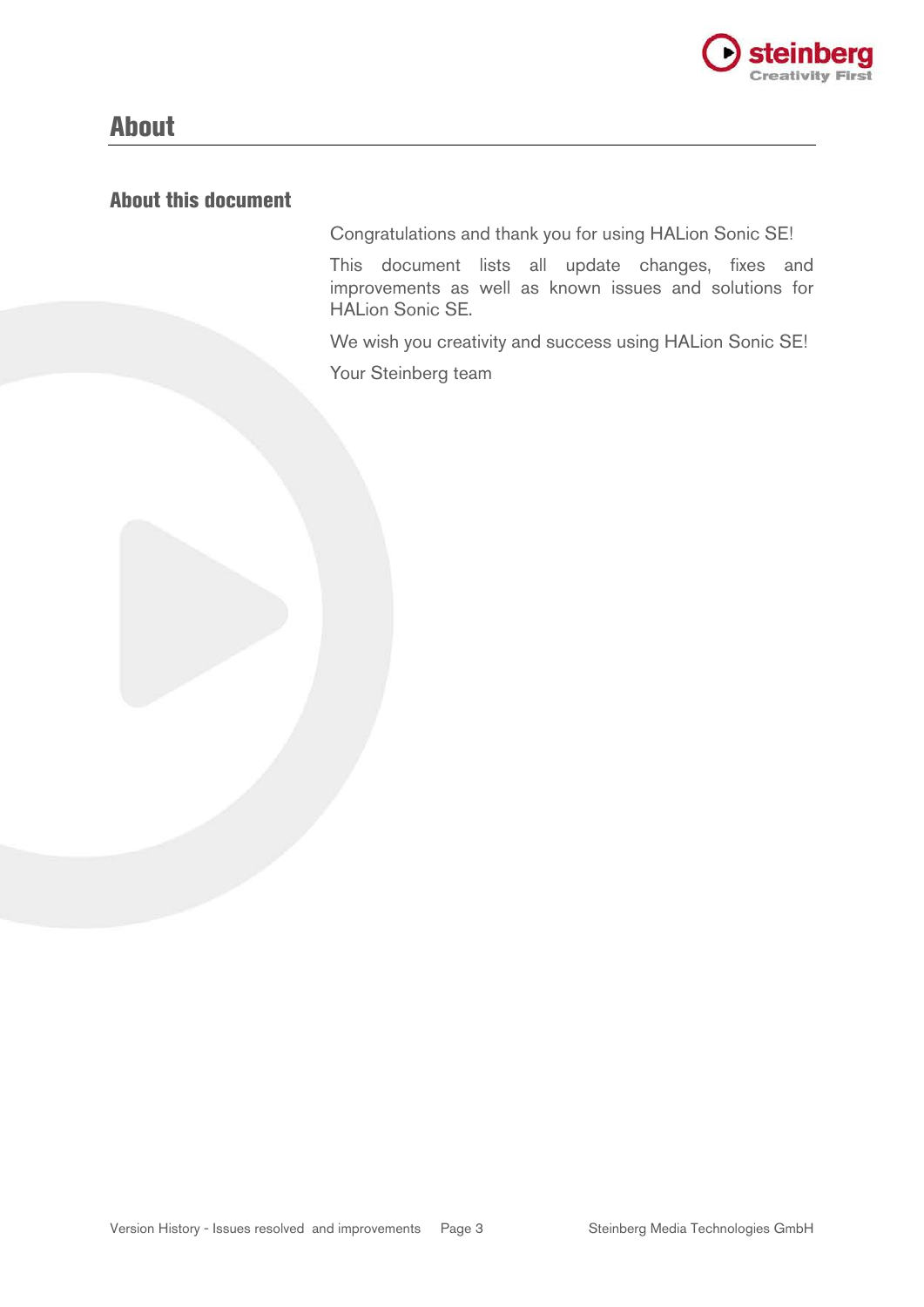

#### Improvements

#### Multi-core support

This update introduces true multi-core support. A single HALion Sonic instance can now access all CPU cores and make perfect use of the power available inside your computer.

A new preference on the options page allows you to choose how many cores can be employed by HALion Sonic. This is helpful to control the performance available to HALion Sonic SE in order to properly share cores with other applications, such as Cubase and Nuendo.

#### Miscellaneous improvements

- Slot numbers are now available for automation channels.
- A new key command window has been added.
- Morph Filter audio effect has been added.